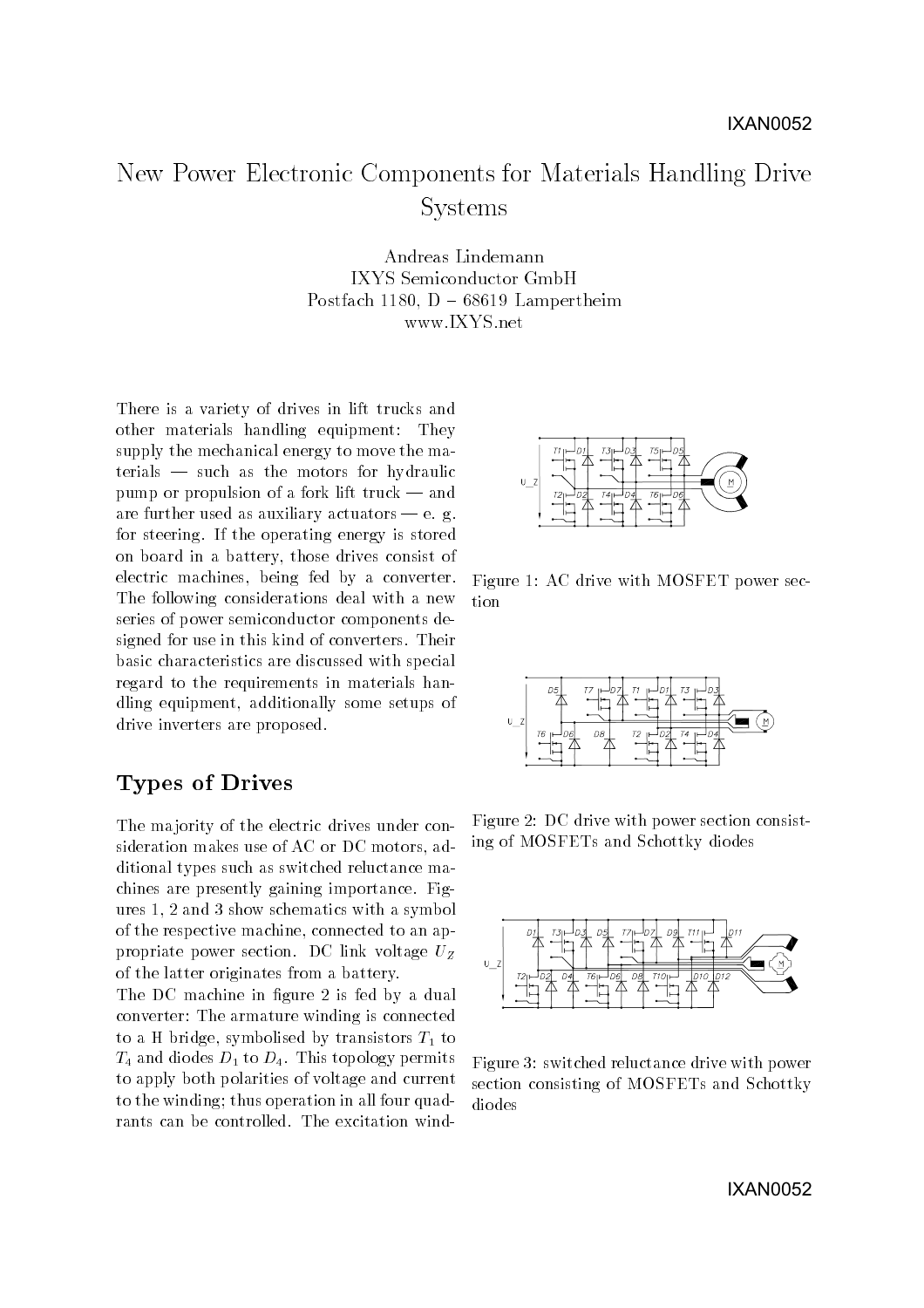ing is connected to a reduced H bridge with only two controllable switches  $T_6$  and  $T_7$ , complemented by two free wheeling diodes  $D_5$  and  $D_8$ . This topology permits the controller to apply both polarities of voltage to increase and decrease the unidirectional current flow in the excitation winding. Of course, this topology is not mandatory for any DC drive in an industrial vehicle: If appropriate from the point of view of control, a full H bridge could be used for the supply of the excitation winding instead of the armature winding, which permits to save some power semiconductors because of the different current levels, maintaining the four quadrant operability. If the latter is not required  $-$  for example a hydraulic pump of a fork lift truck is only used in motor operation with one direction of rotation  $-$  the circuits can be further simplied.

DC machines have been used for a long time due to the simplicity of torque and speed control. However today the same controllability can be achieved by field oriented control of AC machines. A power section to generate the appropriate  $AC$  system is shown in figure 1. The three phase full bridge is suitable to supply asynchronous and synchronous motors. An excitation winding of a synchronous machine would be additionally fed as described with respect to the excitation winding of a DC machine in figure 2.

While AC machines require bidirectional current flow through the windings, unidirectional current flow is sufficient for the control of a switched reluctance motor. This means, that each winding can be supplied by a reduced H bridge as already discussed and as shown for a three phase switched reluctance drive in figure 3.

## Power Semiconductors

It is obvious that the power sections in figures 1, 2 and 3 are similar  $-$  several topologies repeat:

 Phaselegs consist of two series connected MOSFETs. Power MOSFETs are able

to conduct a reverse current; this is used to carry the current driven by the inductance of the machine while the respective transistor has been turned off. Thus there usually is no need for separate free wheeling diodes. The symbol  $D_1$  represents this intrinsic reverse conduction capability of MOSFET  $T_1$  in figure 2,  $D_2$  correspondingly  $T_2$ 's. It however is important, that this reverse conduction capability comprises a reasonable  $\frac{1}{n}$  in particular sufficiently fast  $-$  switching behaviour.

Two phaselegs constitute a H bridge  $$ see  $T_1$  to  $T_4/D_1$  to  $D_4$  in figure 2 – three a three phase full bridge — see  $T_1$ to  $T_6/D_1$  to  $D_6$  in figure 1.

 Boost and buck choppers consist of one MOSFET and one separate free wheeling diode — see  $T_5/D_6$  and  $T_7/D_8$  in figure 2. Current flow in the choppers is unidirectional; this is the reason why the intrinsic reverse diodes  $D_6$  and  $D_7$  of the MOS-FETs won't conduct.

Blocking voltage of the MOSFETs and possibly the diodes depends on battery voltage  $U_Z$ in the intermediate circuit; there are several dominating levels: Automotive or truck like lead acid batteries are 12V or 24V versions, which is intended to be complemented by 42V in future. Besides, higher battery voltages up to some 100V are frequently used in industrial vehicles. The required rated blocking voltage is determined by the sum of battery voltage  $U<sub>Z</sub>$  and possible overvoltages. To minimise the latters within power section in switching operation, it is advantageous if phaseleg or chopper circuits are integrated in a single component with an internal low inductive current path. Besides, avalanche rated MOSFETs are able to dissipate some amount of energy, stored in the inevitable parasitic inductance of commutation path.

Semiconductors' required current ratings are determined by the power rating of the drive at nominal and overload. Each switch should be capable to conduct and control the required current at defined ambient conditions.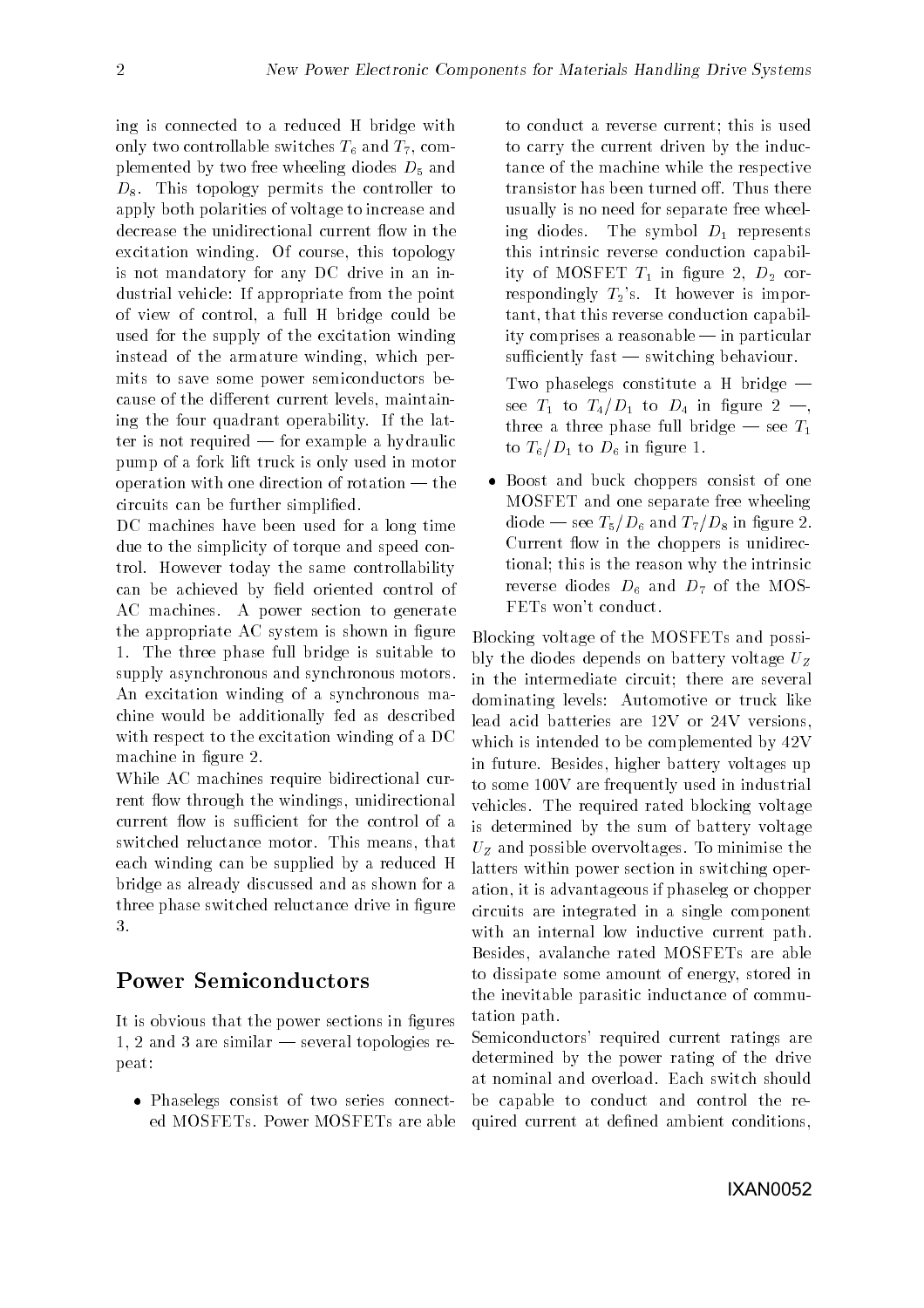the most important of which is temperature: In particular conduction and switching of the power semiconductor chips lead to power losses. The heat to dissipate is transferred from the component via the heatsink to ambient. This may not lead to a chip junction temperature exceeding the rating of the component. These considerations make trench MOS-FETs a preferred choice for battery supplied industrial vehicles: This technology reduces the length of the current path in vertical power MOSFET chips and thus leads to a low on state resistance  $R_{DSon}$  [1], while a sufficient switching speed for the typical frequencies of several kilohertz is maintained; it is particularly suitable for blocking voltages of up to some 100V...200V. In chopper circuits trench MOS-FETs may advantageously be complemented by Schottky diodes with low forward voltage and fast switching capability. To optimise efficiency of the drive, which is an important feature of industrial vehicles influencing the operation time, it may be favourable to make a low on state resistance  $R_{DSon}$  or high current rating respectively reduce conduction losses.

The required current capability may be achieved, using one single or several paralleled components with suitable ratings. This directly leads to the sub ject of packaging technology: The package protects the incorporated chips against environmental in
uence, it provides terminals for the electrical connections and a thermal interface towards a heatsink.  $Figure 4$ . This mounting tab of all components proposed in this paper is isolated from the electrical circuit by a direct copper bonded DCB ceramic substrate. Thus assembly effort is low, because there is no need to place insulator pads externally. Further, DCB based components provide superior reliability due to the matched thermal expansion coefficients of silicon chips and the DCB substrate, the formers are soldered onto. This reduces mechanical stress during load or temperature cycling respectively, which periodically occurs during operation of the equipment. The DCB based components thus contribute to the overall reliability of the industrial material handling equipment,

which is claimed to be high.

There are two basic constructional approaches for those DCB based power semiconductor components — modules [2] and discretes [3][4]. Modules in general are larger which means that they either integrate switches with a higher current capability or a more complex circuit. In comparison, isolated discretes permit the setup of power sections with low or easily scalable high current ratings, varying the number of paralleled components.

#### Examples

Ratings, characteristics and topologies of several isolated components with trench power MOSFETs suitable for drive applications in battery supplied materials handling equipment and industrial vehicles respectively are listed in table  $1$  — dealing with discrete ISOPLUS<sup>TM</sup> components, see also figures 4 and  $5$  – or table  $2$  — dealing with a module type, see also figure 6:



isolated ISOPLUS220<sup>TM</sup> package  $10, 5mm \cdot 15, 5mm \cdot 4, 5mm$ , single switch topology



Figure 5: isolated ISOPLUS i4TM package  $21mm \cdot 20mm \cdot 5mm$ , phaseleg topology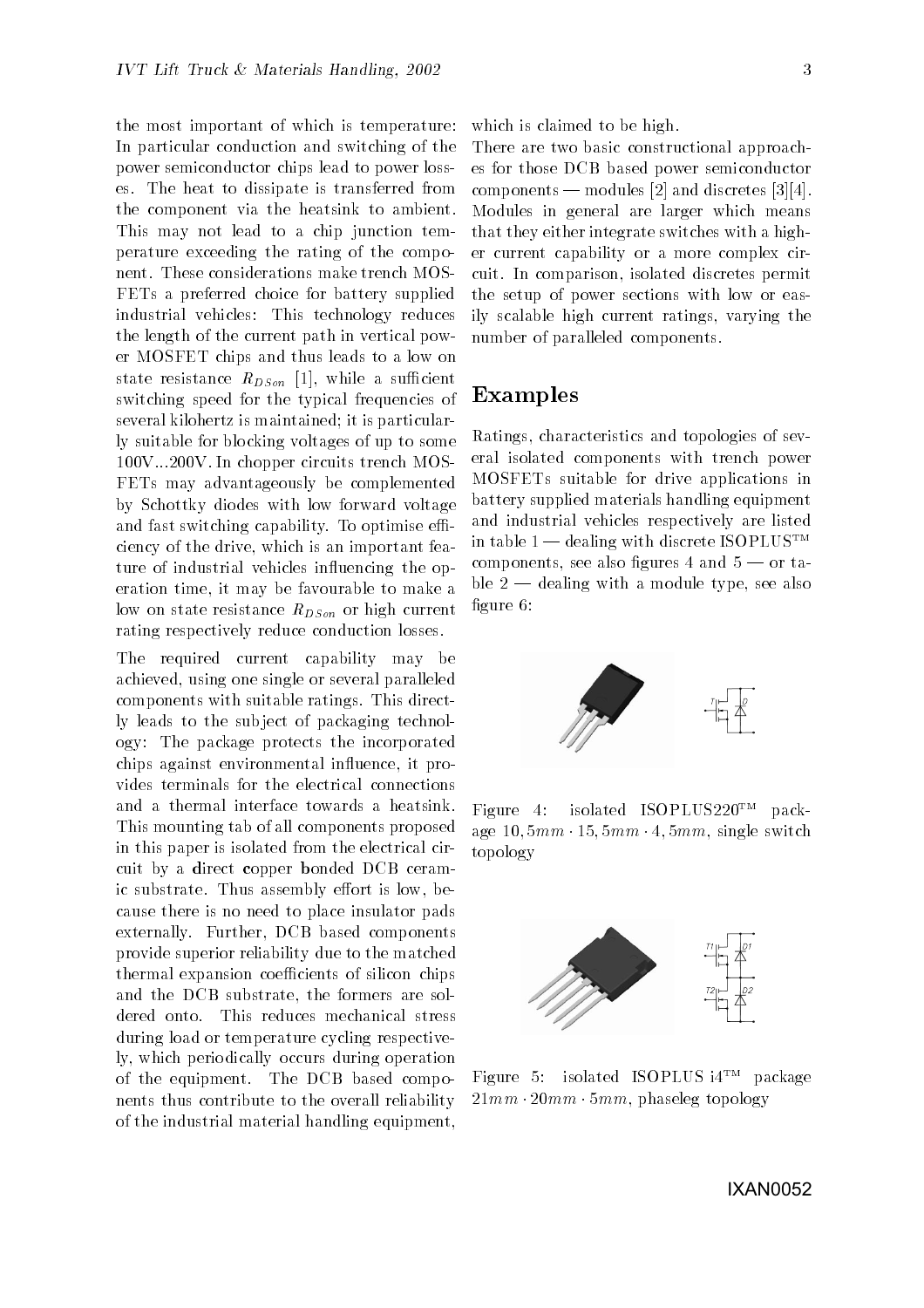Table 1: basic ratings and characteristics of components with trench MOSFETs in ISOPLUSTM discrete packages

|            | IXUC100N055              | IXUC200N055                | FMM150-0075P              | IXUC160N075                  | IXUC60N10              | IXUC120N10                 |
|------------|--------------------------|----------------------------|---------------------------|------------------------------|------------------------|----------------------------|
| $U_{DSS}$  | 55V                      | 55 V                       | 75 V                      | 75V                          | 100V                   | 100V                       |
| $I_{D90}$  | 80A                      | 160A                       | 120A                      | 130A                         | 45 A                   | 90 A                       |
| $I_{RMS}$  | 45A                      | 45 A                       | 75A                       | 45A                          | 45A                    | 45A                        |
| $R_{DSon}$ | 6.1 $m\Omega$            | $4.0m\Omega$               | 4.7 $m\Omega$             | 5, $3m\Omega$                | 12.8 $m\Omega$         | $7.3m\Omega$               |
| $t_{rr}$   | 80ns                     | 80ns                       | 120ns                     | 120ns                        | 80ns                   | 80ns                       |
| circuit    | single switch            | single switch              | phaseleg                  | single switch                | single switch          | single switch              |
| package    | ISOPLUS220 <sup>TM</sup> | $_{\rm ISOPLUS220} \rm TM$ | $\cdot$ ISOPLUS $i4^{TM}$ | $_{\rm ISO\,PLUS220} \rm TM$ | ISOPLUS220 $\text{TM}$ | $_{\rm ISOPLUS220} \rm TM$ |
| see figure |                          |                            |                           |                              |                        |                            |



Figure 6: isolated module package 40,  $4mm \cdot 93mm \cdot 17mm$ , three phase full bridge — sixpack  $\sim$  topology

Table 2: basic ratings and characteristics of a module with trench MOSFETs

|            | VWM350-0075P    |
|------------|-----------------|
| $U_{DSS}$  | 75 V            |
| $I_{D80}$  | 250A            |
| $I_{RMS}$  | $200\text{\AA}$ |
| $R_{DSon}$ | $2,3m\Omega$    |
| $t_{rr}$   | 120ns           |
| circuit    | sixpack         |
| package    | module          |
| see figure |                 |

 $U_{DSS}$  is the blocking voltage and  $I_{D80}$  or  $I_{D90}$ indicate the DC current capability of each MOSFET switch at a case temperature of  $T_C = 80^{\circ}C$  or  $T_C = 90^{\circ}C$  respectively.  $I_{RMS}$ expresses the steady state RMS current capability of the power semiconductor components' terminals. Although the current capability of several types of packages already has been optimised, it happens that  $I_{RMS}$  is lower than

 $I_{D80}$  or  $I_{D90}$ . This restriction to a lower current level is however  $-$  as mentioned above  $\frac{1}{\sqrt{1}}$  in accordance with the approach to make the power MOSFET chips run cooler, which has a strong impact on operating on state resistance  $R_{DS\text{on}}$ : The latter will increase with junction temperature  $T_J$ ; lower drain current  $I_D$  leading to lower junction temperature  $T_J$ thus helps to reduce on state losses and thus to optimise the efficiency of the converter. Further, a lower range of operating temperatures contributes to higher load or temperature cycling reliability. The noticeably low typical values of MOSFETs' on state resistance  $R_{DSon}$ at a junction temperature of  $T_J = 25^{\circ}C$  are listed in the tables, further the reverse recovery time of their intrinsic reverse diodes, proving that those are suitable for use as free wheeling diodes in phaseleg topology.

Besides the products as above, a variety of additional chips with different ratings and characteristics or further packages incorporating various circuits can be combined to achieve an optimum match of the components to the re-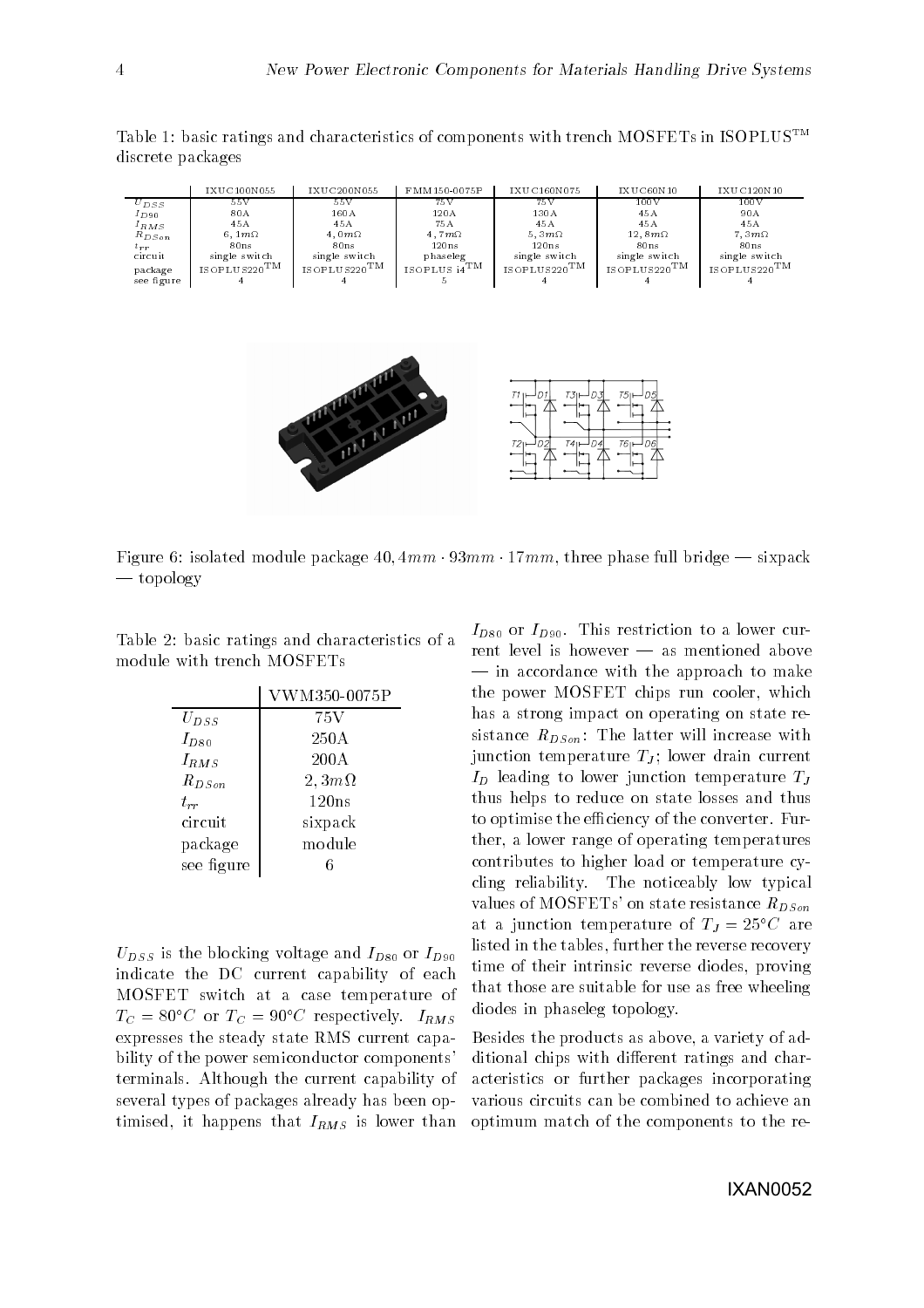quirements of the drive. As an example, figure 7 depicts a larger module housing with screw terminals; its suitability for use in industrial vehicles has been proven. Several topologies, using trench MOSFETs and the aforementioned Schottky diodes, can be integrated.

## Application

The drives under question cover a rather broad range of power ratings: Small materials handling equipment or auxiliary drives in fork lift  $trucks$  — such as for electric steering — need relatively low power of several hundreds of watts, while nominal power of drives for hydraulic pumps and propulsion of large fork lift trucks may reach some tens of kilowatts. Exemplarily some setups of power sections shall be suggested, making use of components as described above, for supply of AC drives with medium power and energy storage in a 36/42V battery. Three phase full bridges are required, the switches providing a blocking voltage of  $U_{DSS} = 75V$ . It is assumed that some coolant is available for heat exchange; otherwise, a geometry of power section, leading the heat directly to the case of the motor controller, being itself cooled by air flow or attachment to the car body, would be more recommendable.

Different ways to realize remarkably compact power sections are proposed in figure  $8$  – showing a sixpack module being screwed to heatsink  $-$  or in figures 9 and  $10 - \text{both}$ depicting ISOPLUSTM components, which are mechanically held and pressed to heatsink by a multiple spring clip. The respective terminals are soldered or welded to conductors in a PCB like plate, which also carries control circuitry  $\frac{1}{\sqrt{2}}$  i. e. drivers and gate resistors, not shown in the figures. Anyway, care should be taken that the current capability of the main current paths corresponds to the ratings of the power sections; this can be achieved using a relatively thick metallization or even metal sheets.

Table 3 indicates the configuration of trench power MOSFET components to set up the suggested converters, their resulting basic ratings and their mechanical dimensions, being mainly determined by the shape of heatsink. The examples would represent typical ways to set up power sections in industrial vehicles:

- $\sim$  1. In the module solution in integration  $\sim$  1. For the set of the set of the set of the set of the set of the set of the set of the set of the set of the set of the set of the set of the set of the set of the set o only minimum mounting effort  $-$  the whole power circuit is integrated in a single component. Parasitic inductance within the module is low, operational behaviour thus favourable. Additionally, measures have been taken to optimise thermal resistance.
- $\bullet$  line live leaded ISOPLUS  $14$ , components integrate a complete phaseleg. Their pinout is user friendly  $-$  the conductor pattern, needed to connect the devices arranged on two sides of the heatsink as depicted in figure 9, is still rather simple. Further, current paths remain short, disturbing parasitics thus small. Mounting effort however is higher compared to a module due to the increased part count; this may be compensated by the useful feature, that the suggested power section may easily be scaled, varying the number of components.
- Finally the setup in gure 10 comes closest to what is known from state of the art, paralleling TO220. In comparison to those traditional devices however, ISOPLUS220TM components contain more chip area, increasing power density or reducing on state resistance  $R_{DSon}$ , and don't need an external isolator. The power section, again with an arrangement of the components on two sides of the heatsink as depicted, remains scalable. However mounting effort is some higher and PCB layout more complex, compared to the approach with ISOPLUS i4TM phaselegs.

#### Conclusion

It can be concluded that a series of new isolated power semiconductor components has been developed, which well meet the requirements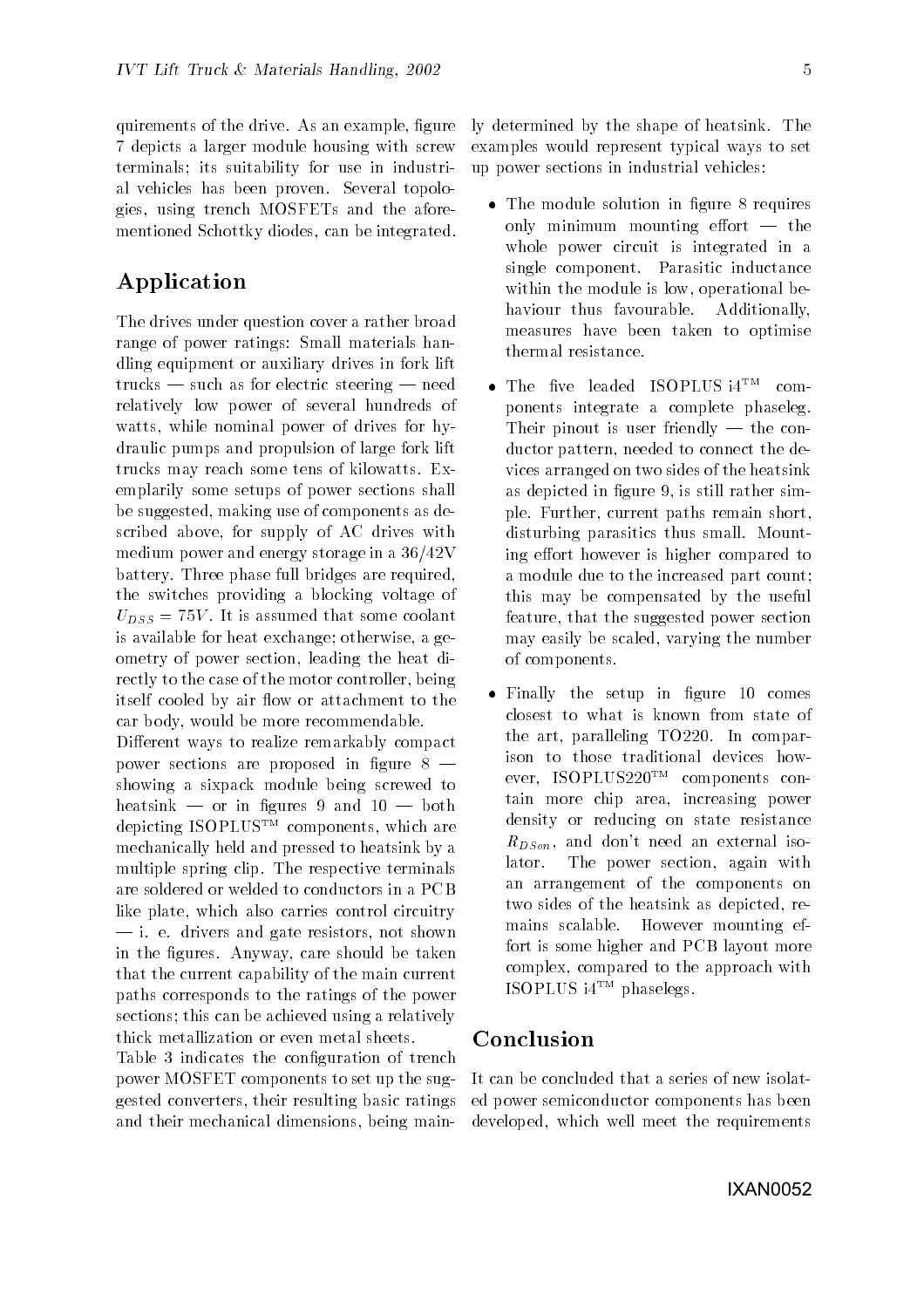

Figure 7: isolated module  $62mm \cdot 110mm \cdot 30mm$ , phaseleg, chopper and single switch topologies



Figure 8: power section for a three phase AC drive with one trench MOSFET sixpack module of VWM350-0075P type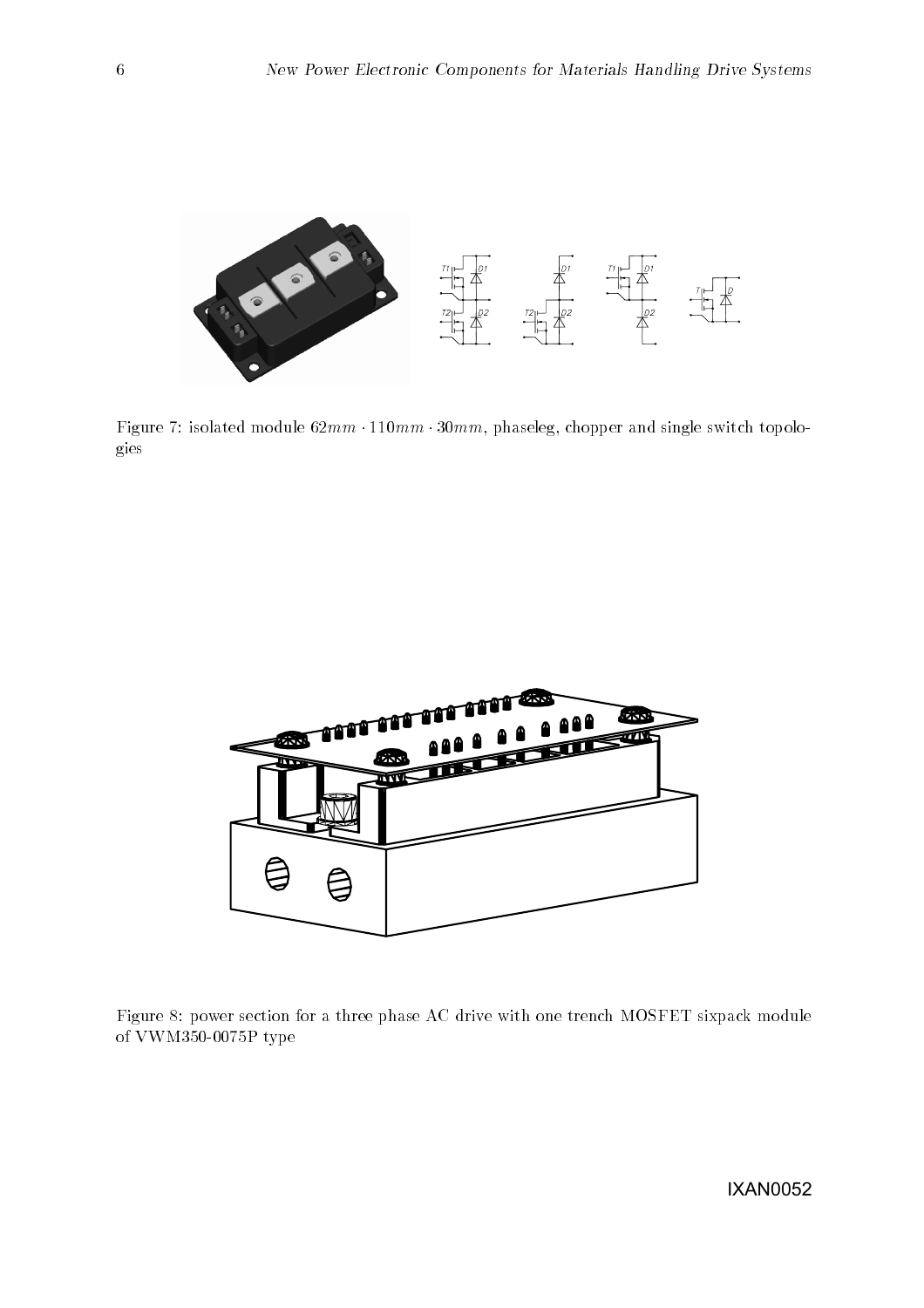

Figure 9: power section for a three phase AC drive with four paralleled trench MOSFET phaselegs in ISOPLUS i4TM package of FMM150-0075P type per phaseleg



Figure 10: power section for a three phase AC drive with four paralleled trench MOSFET single switches in ISOPLUS220TM package of IXUC160N075 type per switch